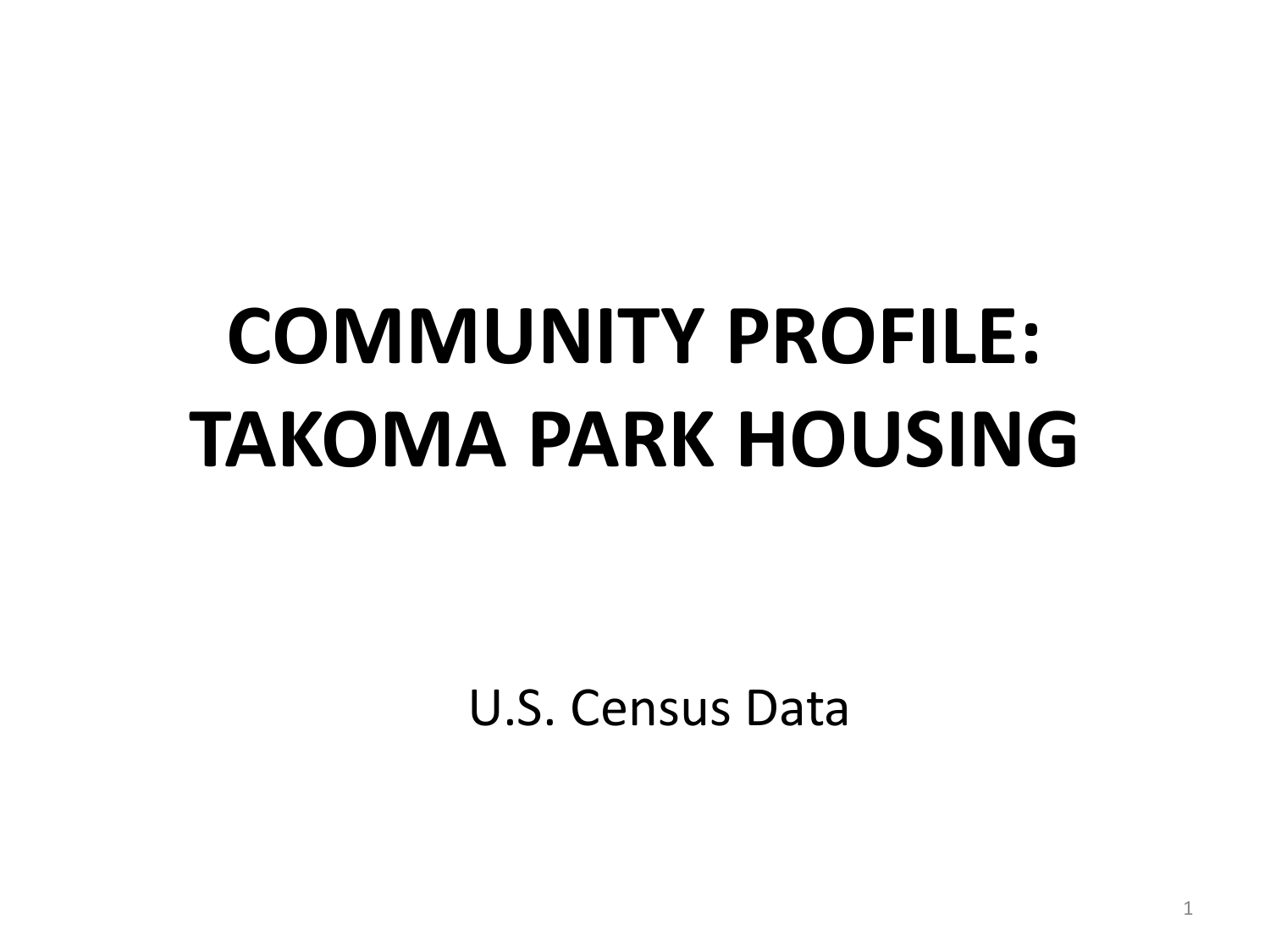# **Total Available Housing Units in Takoma Park city: 1980 – 2014**

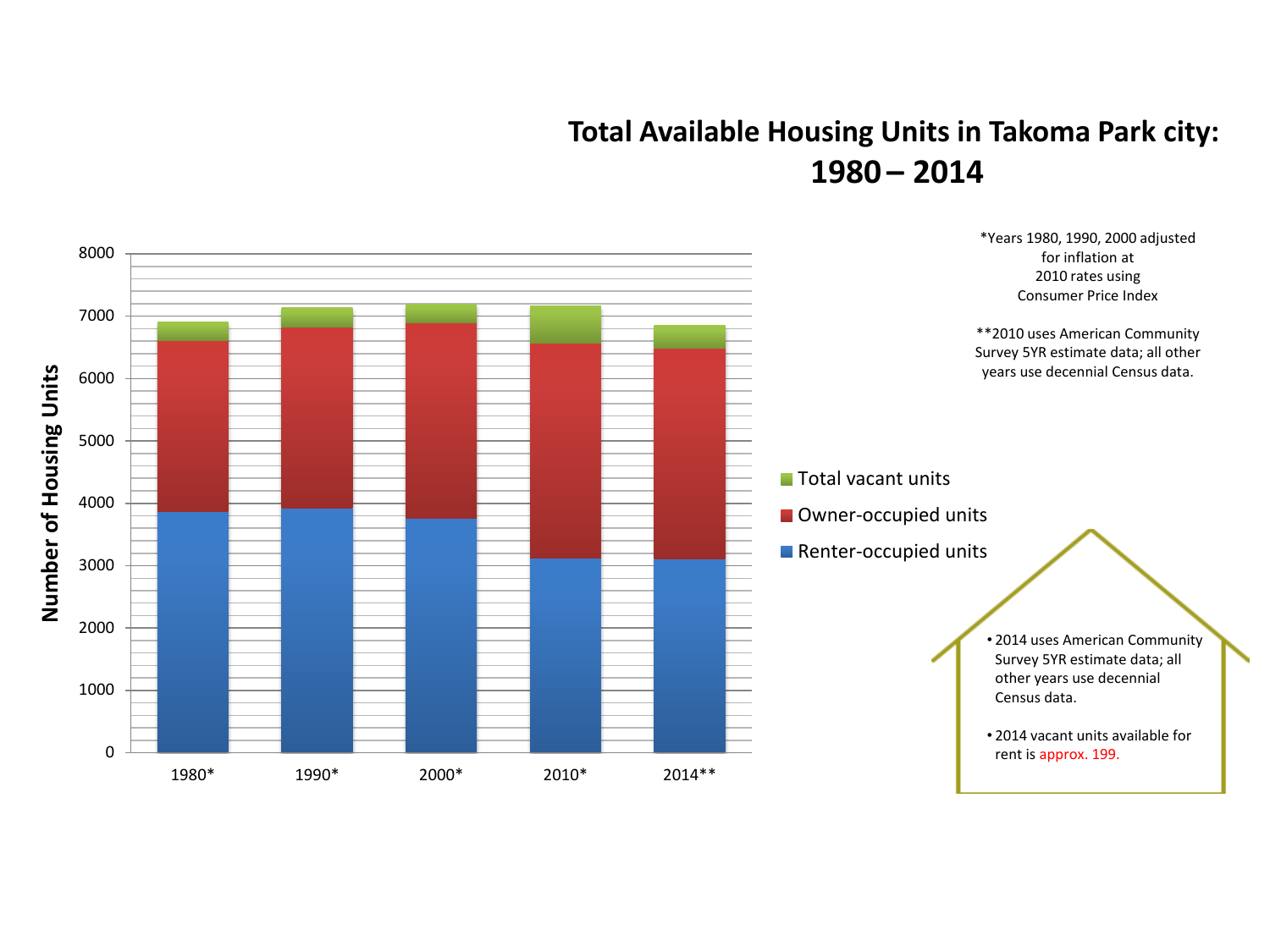#### Housing Tenure – Rent vs. Own: **20145YR ACS estimate data**

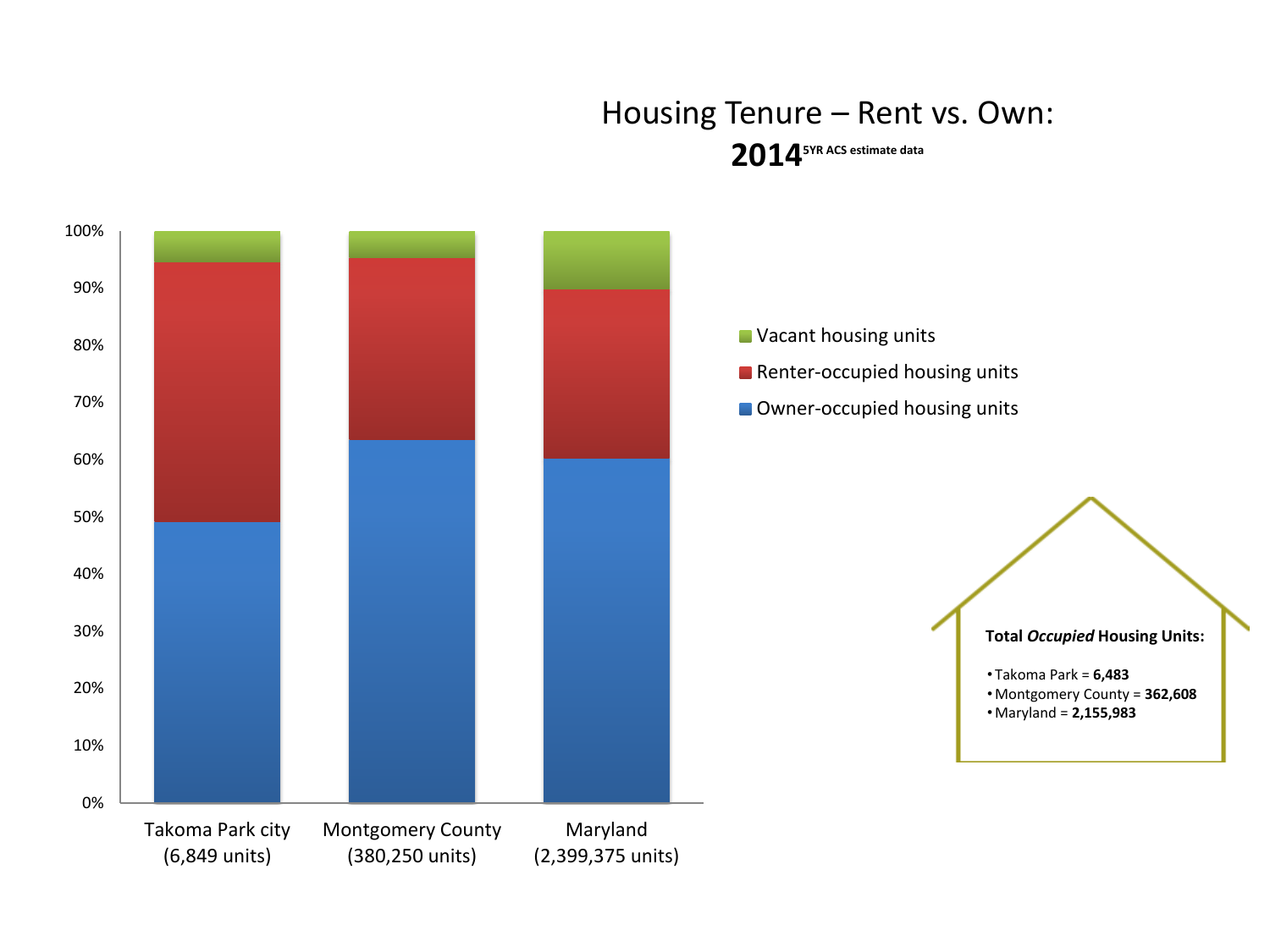**Takoma Park Median Gross Rent vs. Selected Monthly Owner Costs, with a Mortgage, 1980\* - 2014\*\***

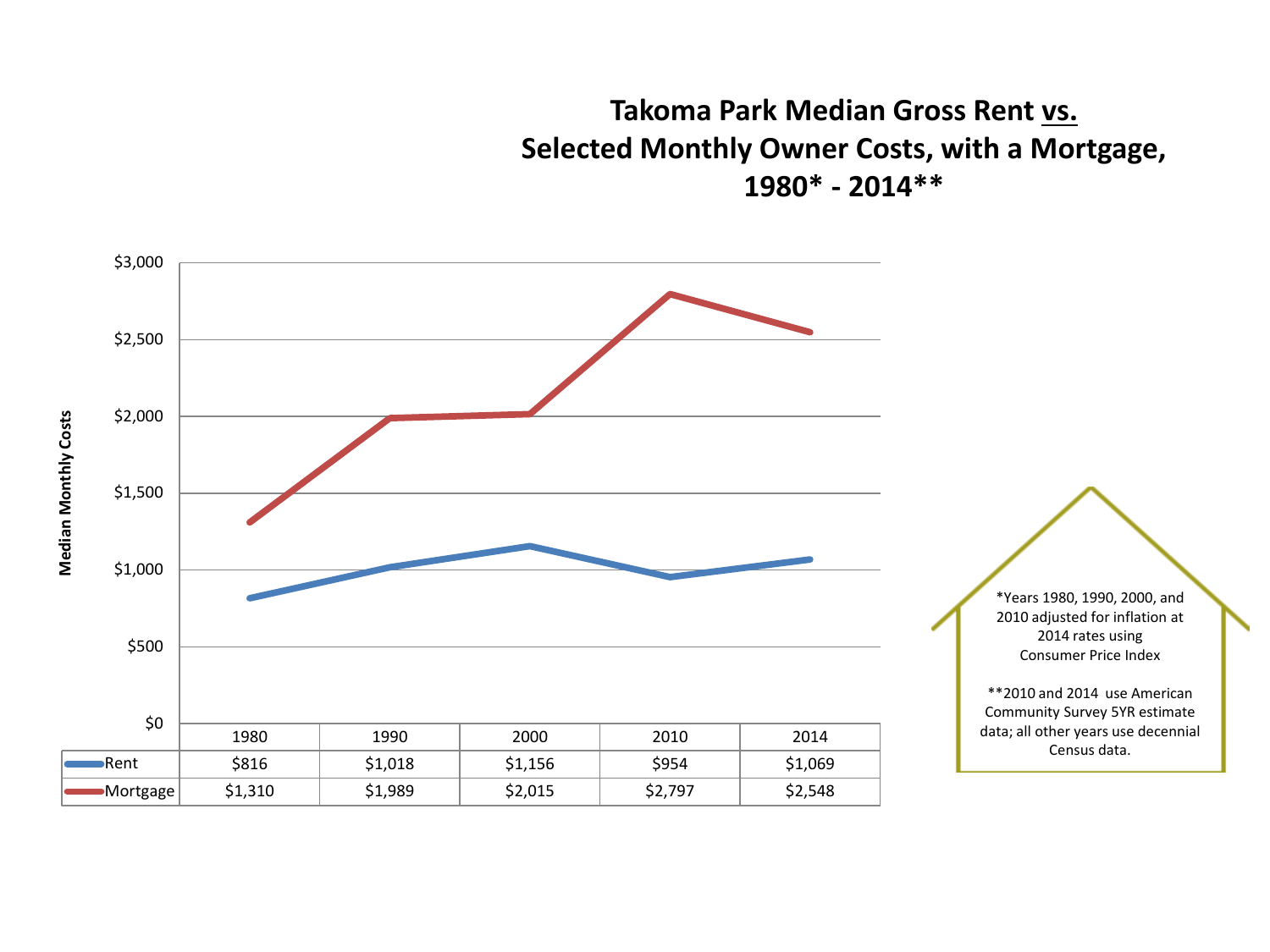#### **Median Gross Rent, 1980\* - 2014\*\***

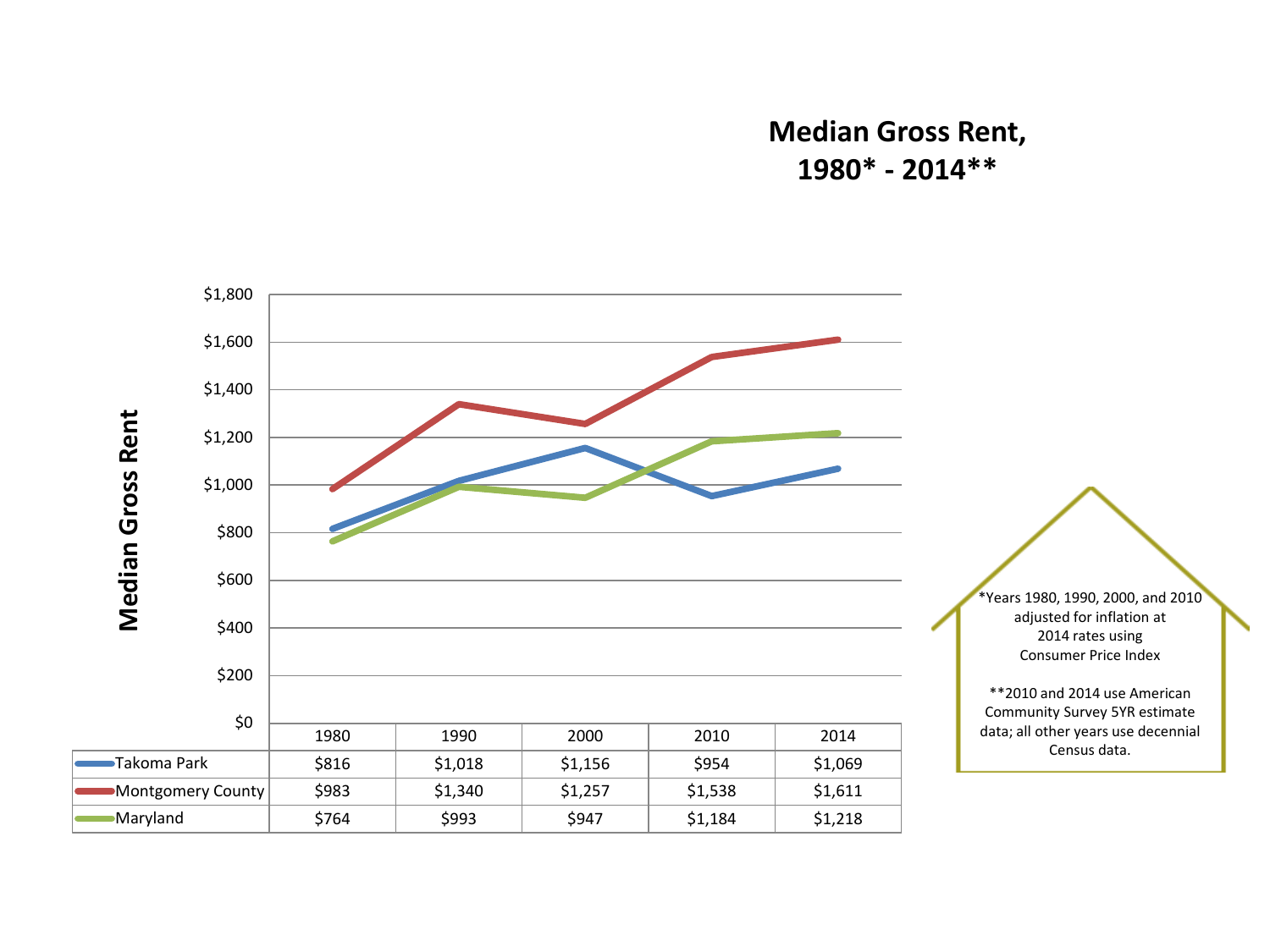### Gross Rent as a Percentage of Income: **20145YR estimate data**

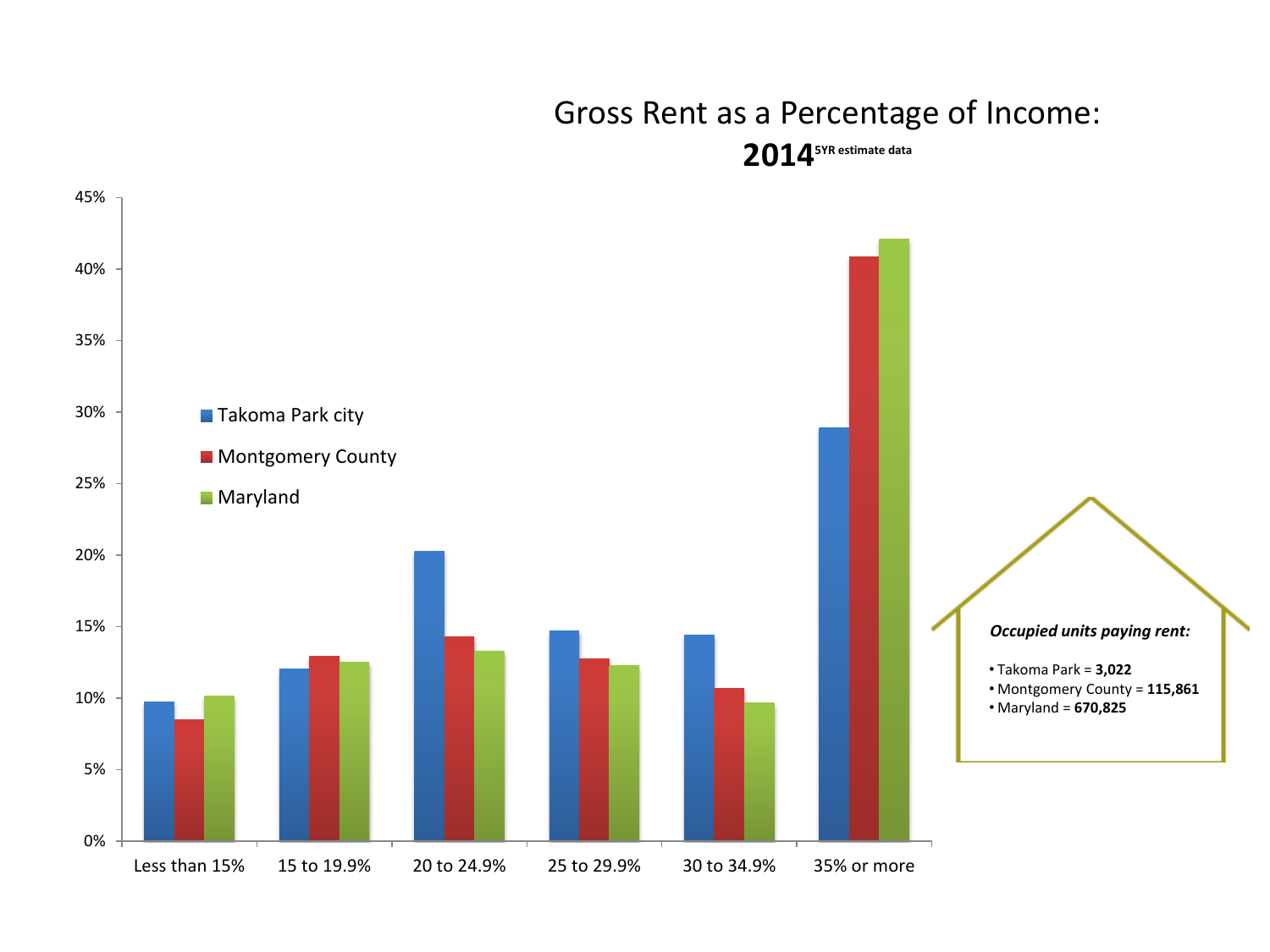#### **Median Value, Owner-Occupied Units, 1980\* - 2014\*\***

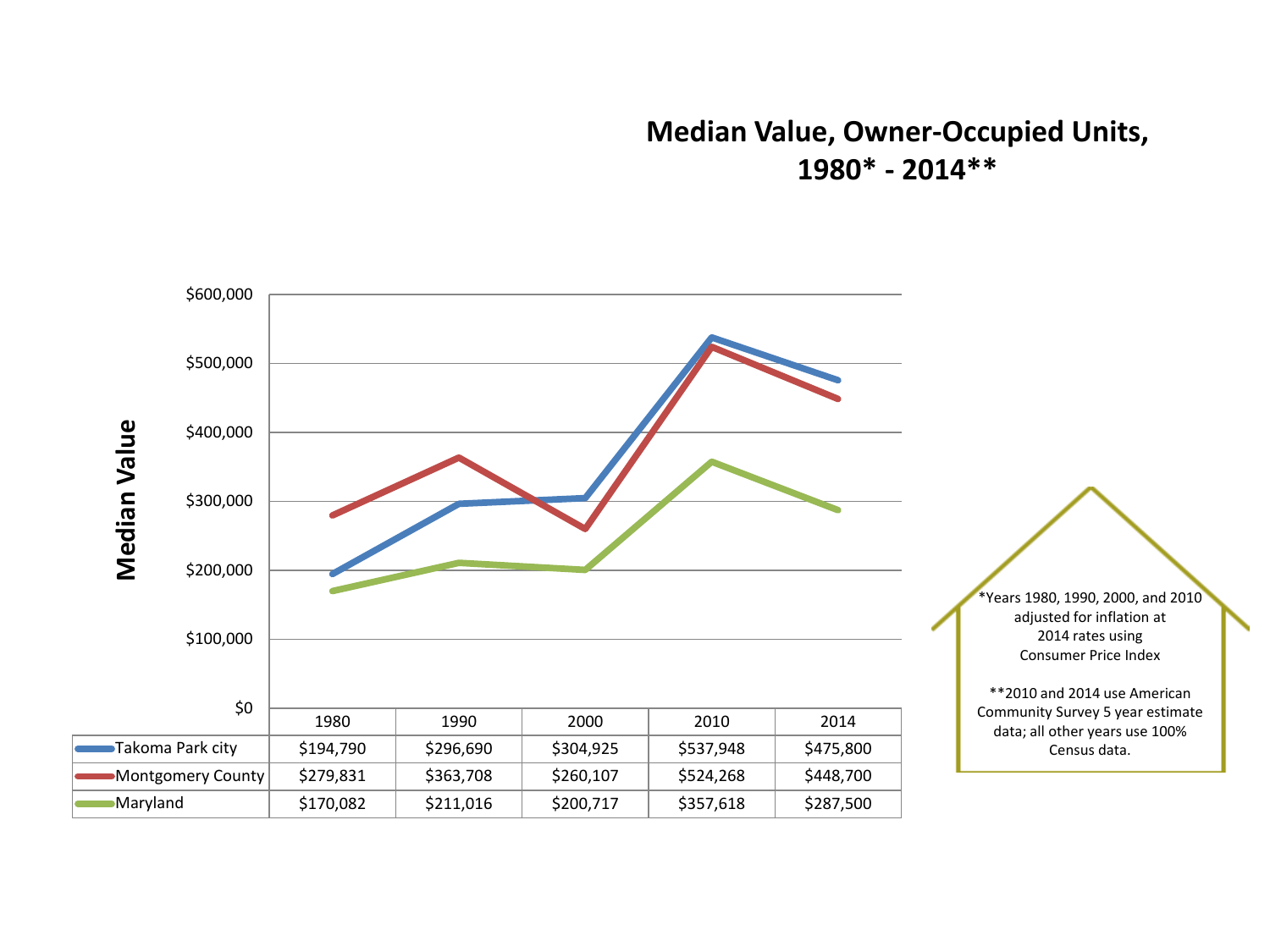

# Median Housing Value, Owner-Occupied Units: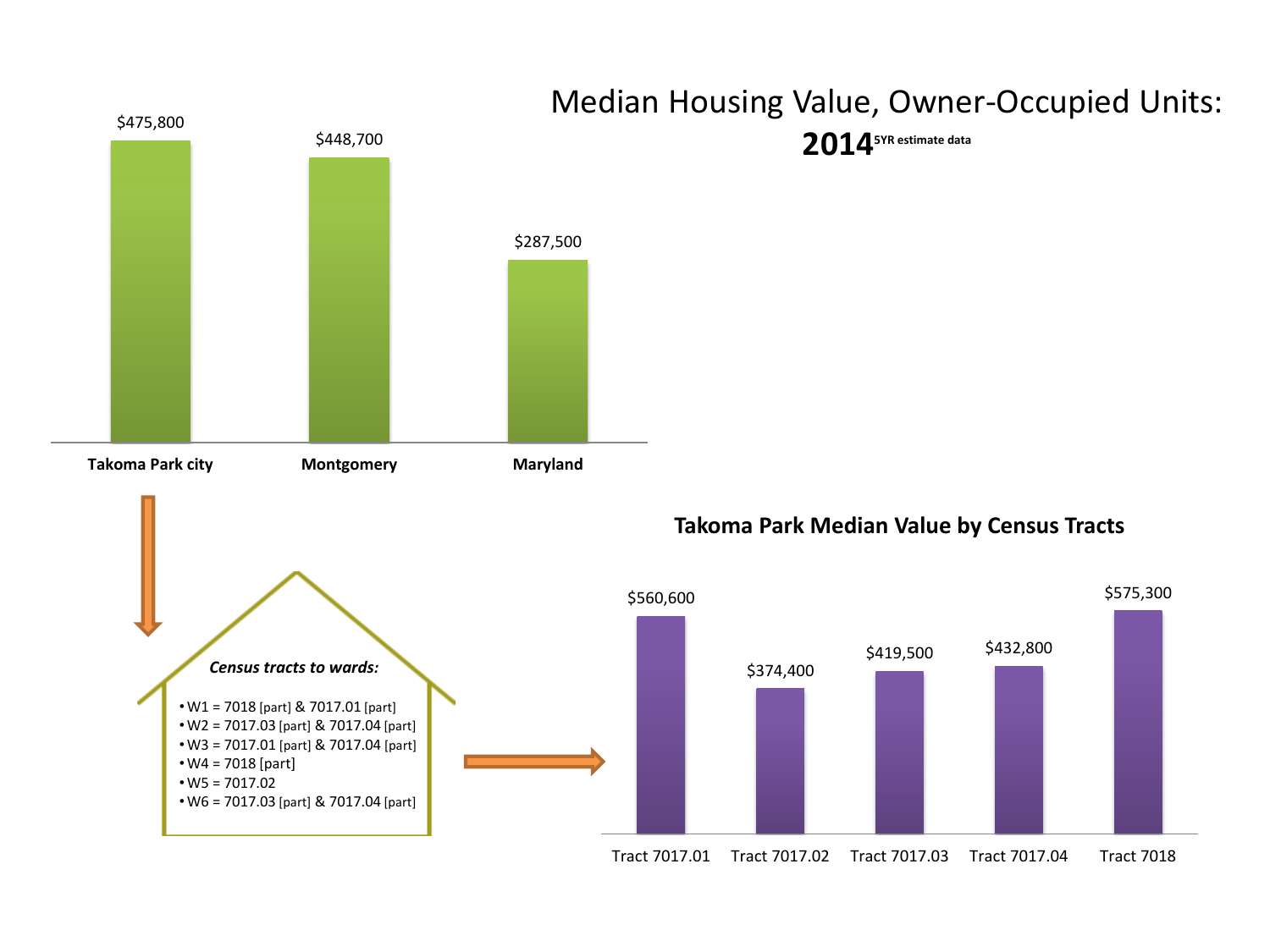#### **Median Selected Monthly Owner Costs, with a Mortgage, 1980\* - 2014\*\***